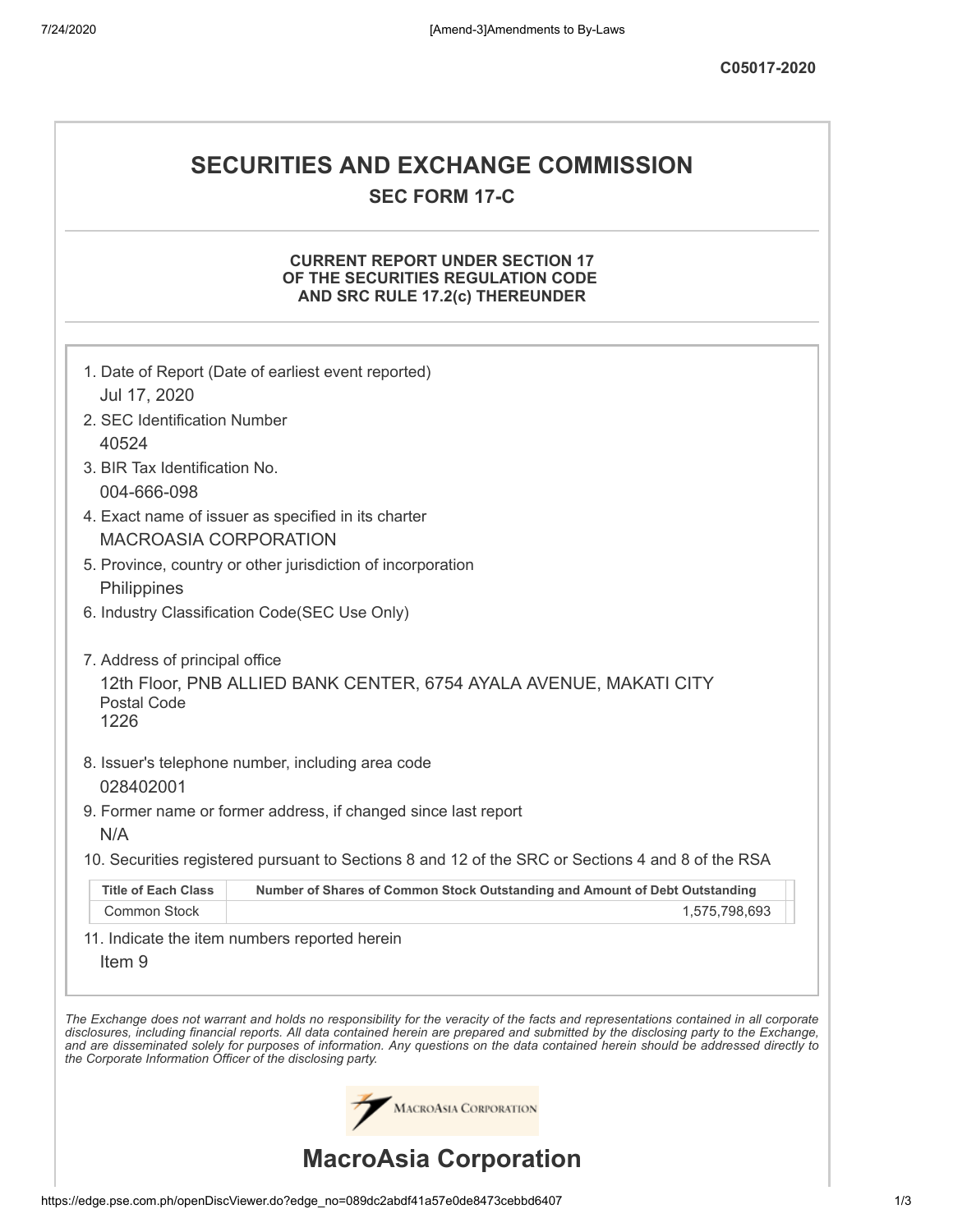7/24/2020 [Amend-3]Amendments to By-Laws



### **PSE Disclosure Form 4-4 - Amendments to By-Laws** *References: SRC Rule 17 (SEC Form 17-C) and Section 4.4 of the Revised Disclosure Rules*

**Subject of the Disclosure**

Change in the Date of the Annual Stockholders' Meeting

#### **Background/Description of the Disclosure**

Please be advised that during the Annual Stockholders' Meeting of MacroAsia Corporation held today, 17 July 2020, the stockholders approved the change in the date of the Annual Stockholders' Meeting from 3rd Friday of July to 2nd Thursday of May, starting 2021.

| Date of Approval by<br><b>Board of Directors</b>                           | Mar 6, 2020  |
|----------------------------------------------------------------------------|--------------|
| Date of Approval by<br><b>Stockholders</b>                                 | Jul 17, 2020 |
| <b>Other Relevant</b><br><b>Regulatory Agency, if</b><br>applicable        | N/A          |
| Date of Approval by<br><b>Relevant Regulatory</b><br>Agency, if applicable | N/A          |
| Date of Approval by<br><b>Securities and</b><br><b>Exchange Commission</b> | <b>TBA</b>   |
| Date of Receipt of SEC<br>approval                                         | <b>TBA</b>   |

#### **Amendment(s)**

| <b>Article</b><br>and<br><b>Section</b><br>Nos. | <b>From</b>                                                                                                                                                                                                                                                                                                                                                                                                         | То                                                                                                                                                                                                                                                                                                                                                                                                          |
|-------------------------------------------------|---------------------------------------------------------------------------------------------------------------------------------------------------------------------------------------------------------------------------------------------------------------------------------------------------------------------------------------------------------------------------------------------------------------------|-------------------------------------------------------------------------------------------------------------------------------------------------------------------------------------------------------------------------------------------------------------------------------------------------------------------------------------------------------------------------------------------------------------|
| Article<br>Ш.<br>2.01                           | Annual Meetings - The annual meetings of the<br>stockholders for the election of Directors and for the<br>transaction of general business shall be held at any<br>place within Metro Manila, Philippines on the third<br>Section   Friday of July of each year. Should said day be a legal<br>holiday, then the annual meetings shall be held on the<br>next succeeding business day at the same place and<br>hour. | Annual Meetings – The annual meetings of the<br>stockholders for the election of Directors and for the<br>transaction of general business shall be held at any<br>place within Metro Manila, Philippines on the second<br>Thursday of May of each year. Should said day be a<br>legal holiday, then the annual meetings shall be held<br>on the next succeeding business day at the same<br>place and hour. |

**Rationale for the amendment(s)**

To have the Annual Stockholders' Meeting date closer to the calendar year closing date (December 31).

#### **The timetable for the effectivity of the amendment(s)**

| <b>Expected date of filing</b><br>the amendments to the TBA<br>By-Laws with the SEC |                                                                                                          |
|-------------------------------------------------------------------------------------|----------------------------------------------------------------------------------------------------------|
| <b>Expected date of SEC</b><br>approval of the<br><b>Amended By-Laws</b>            | TBA                                                                                                      |
|                                                                                     | Effect(s) of the amendment(s) to the business, operations and/or capital structure of the Issuer, if any |

None.